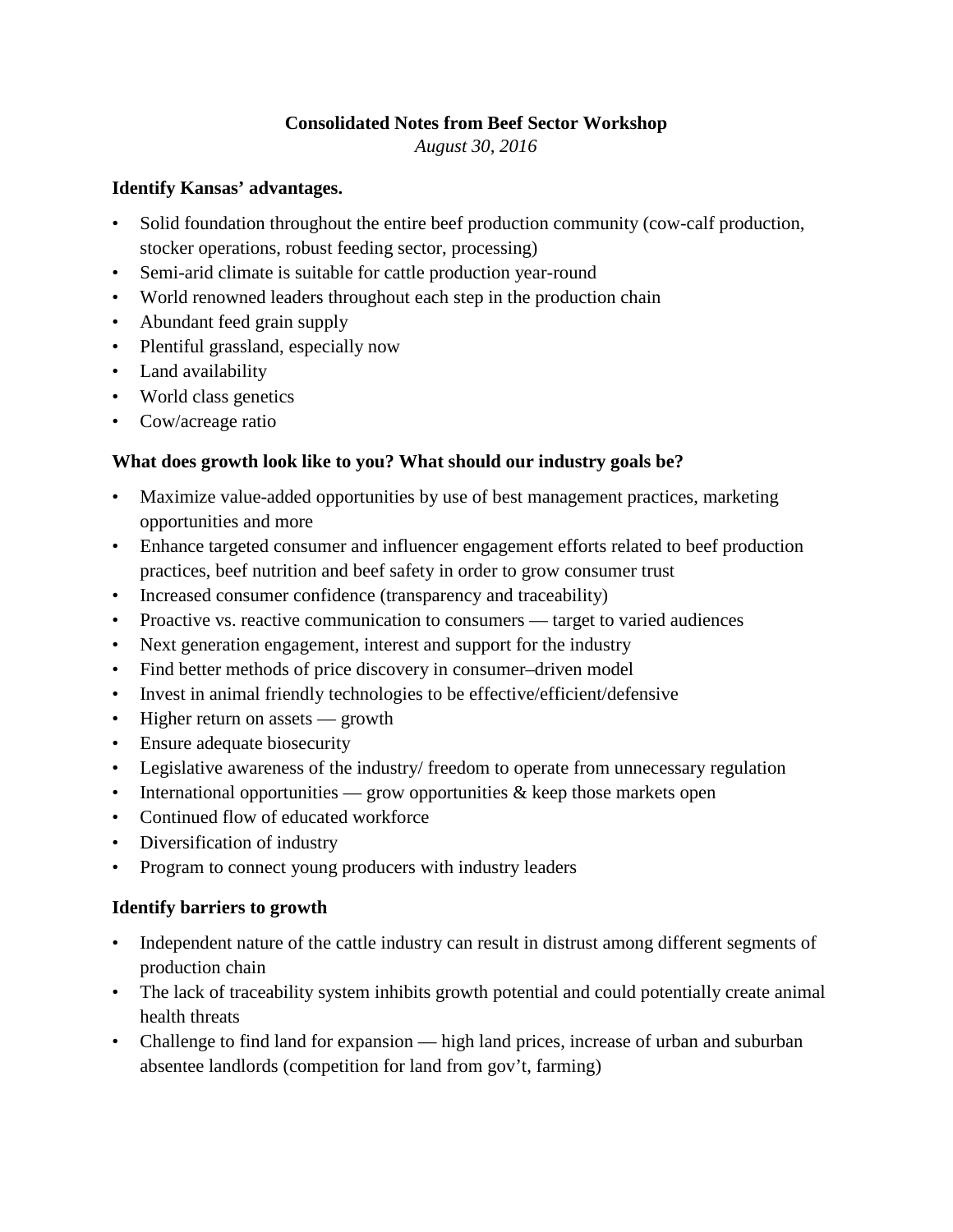- Lack of quality pasture available because of cash rented land (over-grazed, weeds, cedars)
- Perception that regulation "fixes" problems/challenges
- Workforce (skilled and unskilled) recruitment and retention
- Stop telling our kids there is NOTHING to do in our rural communities (parents and producers)
- Dispend of dollar income in different industries vs. cost of entry and return
- Traditional mindset tendency to do things the way we've always done it
- Federal funding for market access
- No cash market anymore
- Programs to connect young entry producers with resources (land and cattle) transition clearing house and the price of entry into a cattle operation without a generational opportunity
- Adaptation to changing extreme weather and climate
- Declining water supply in western half of state
- Increase in consumer knowledge about our product
- Opportunity (benefits) for increased grazing
- Laws limiting business ownership
- Flint Hills burning restriction water and pollution of
- Technology options for cow/calf producers record keeping (info management)
- Current market high inputs lower return
- Tendency for beef producers to proceed individually (organic, grass fed, conventional) on issues, rather than working with a unified voice for marketing
- Price discovery in transition struggling to shift from how used to determine value of fed cattle to value based more on carcass composition/value to consumers
- International markets for beef genetics other countries negotiating free trade agreements — we're losing \$\$\$ to other countries

# **Identify untapped opportunities and ideas for growth.**

- Explore opportunities for research related to feed intake and feed efficiency, including research on sorghum
- Be a leader in development of an industry-driven and accepted animal traceability system
- Increase opportunities for niche and/or alternative marketing options for high-quality cattle
- Innovation in retail product to become more economically  $\&$  consumer friendly (flat iron was a long time ago)
- 40% of veterans (1,500,000) and transitioning military (800,000) want to farm train them and place them!
- Explore the role of cattle water use and efficiency  $\rightarrow$  part of sustainability in Kansas
- Farm/ranch level sustainability practices genetics, range, nutrition, reproduction, physiology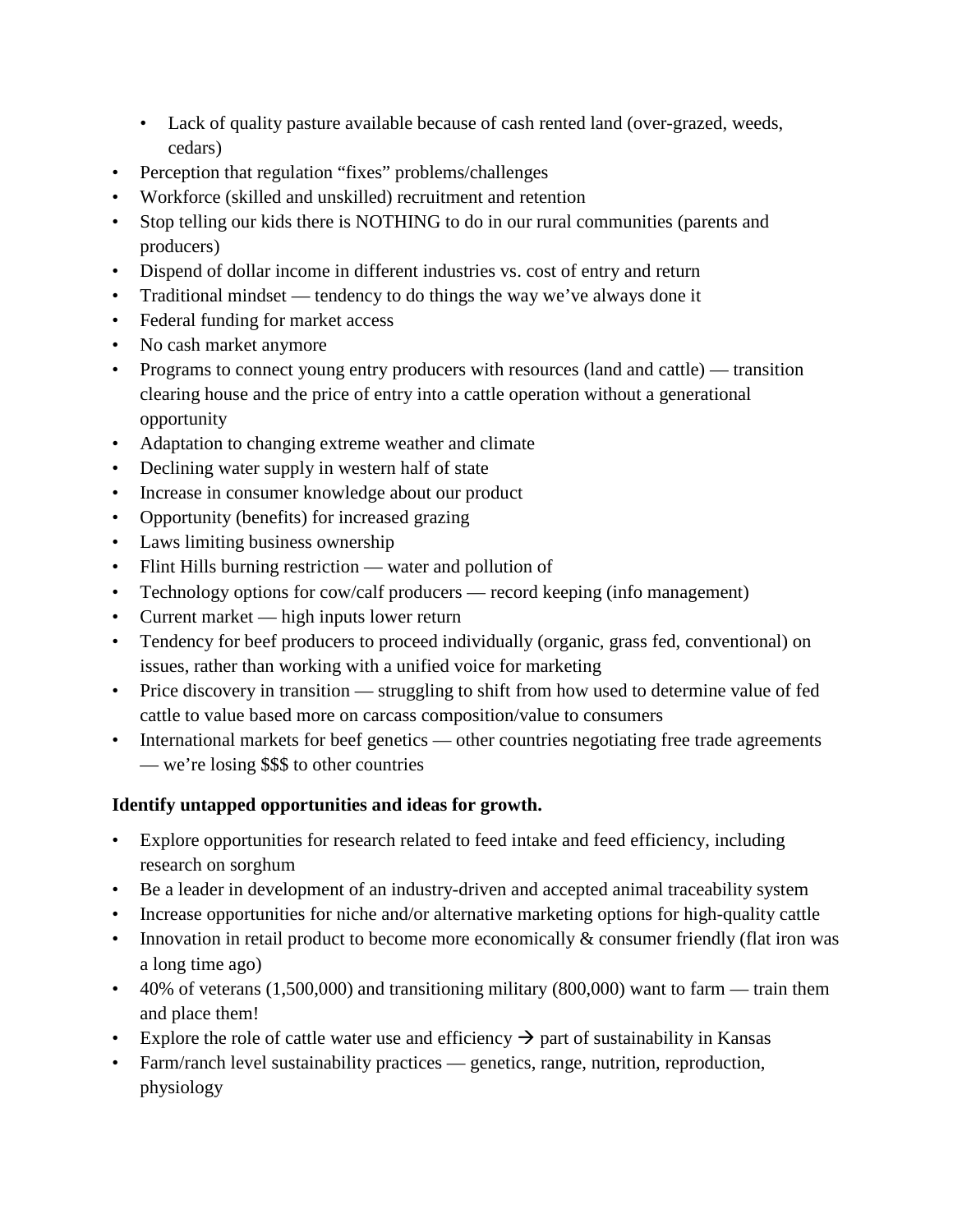- Utilize existing weather monitoring networks to improve management decisions water resources — air quality
- Consumer interest to know more, we've got a great story to tell gate-to-plate.
- Engage economic development teams in each county to promote business development and marketing
- Use local companies for byproducts, i.e. pet foods
- Local food hub coops to support smaller farm operations
- Expand Wi-Fi access high speed especially in RURAL Kansas
- Identify value to the cost gap between beef and pork/chicken why beef is more expensive
- Increase demand for Kansas beef products (live animals, semen, embryos, and beef) internationally

# **What do we do next? What's our action plan?**

- **Traceability** 
	- Explore opportunities for an industry  $\&$  market driven traceability system to create premiums to incentivize participation
	- Bring together all segments of the industry to have discussions regarding the development of a traceability system (in farming "red and green" talk — why can't we?)
	- Challenges to overcome regarding traceability:
		- Precedent of a mandatory/government run system doesn't work
		- Commodity product how does it work for ground beef?
		- Producer education
		- Smaller business
		- More value
		- Training
		- Not having animals traceable in future
		- Needs to be market driven still a lot of work to be done on cow/calf operations
		- Set standards
		- Grow animal production what part of the process start
		- Cost Starts on the farm, but several people involved before slaughter, so when does traceability come in? Producer/rancher should not bear entire burden of cost when several are involved.
	- But cost for the \$2 tag/technology can't be the limiting factor
	- Develop a set of standards that can lead to traceability (e.g., herd mgmt., marketing opportunities); spread out cost of traceability
	- Potential participation incentive if traceability is related to access to a foreign market some won't have market access because their animals are not traceable
	- Use previous industry-driven improvements as an example
		- BQA foundation was to move injection sites while moving injection sites has provided return on investment in the long-term, it wasn't immediate.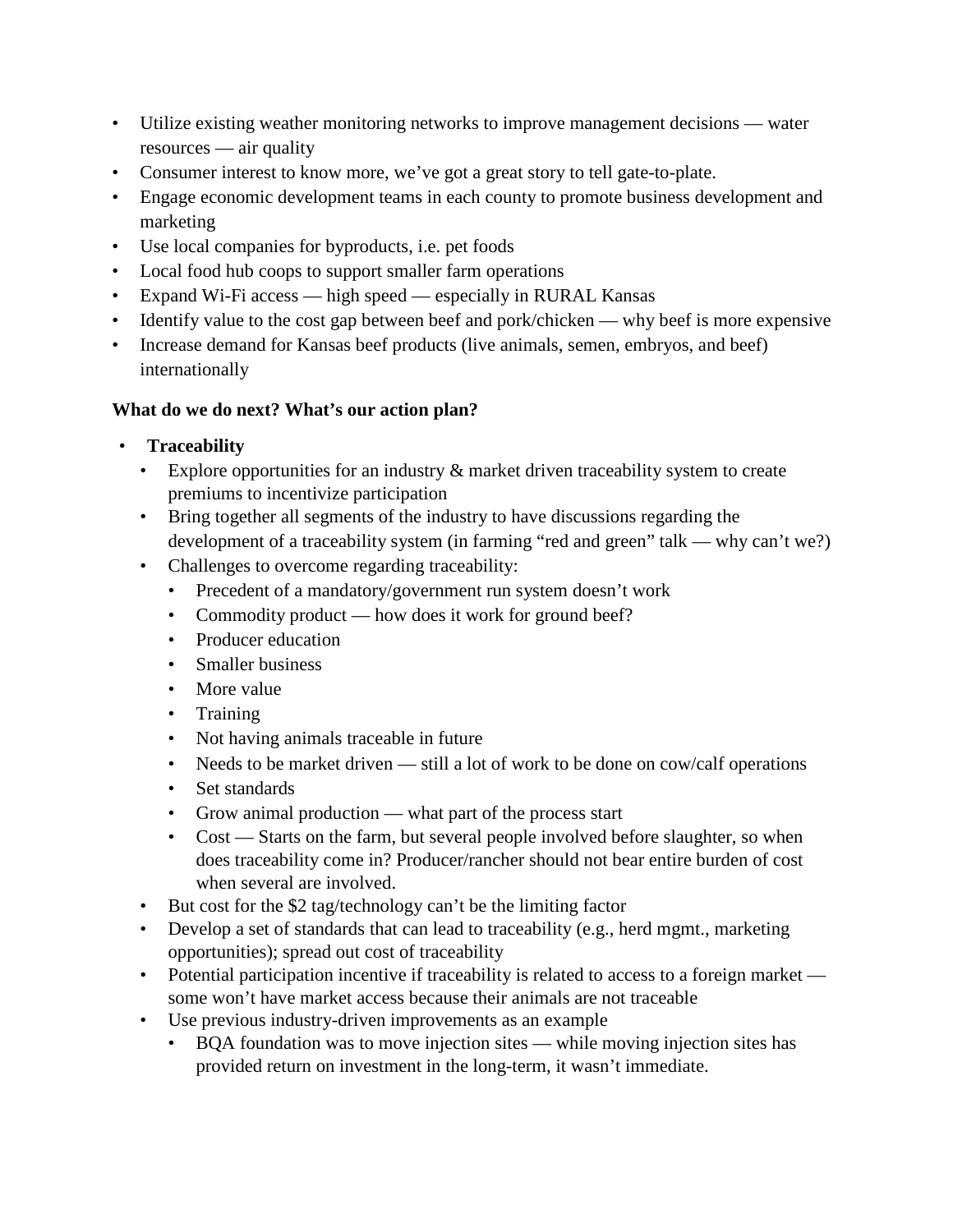- **Potential change in language in how we engage with consumers and influencers** 
	- Putting a face to Ag
	- Educating consumers think about "engaging" w/consumers, instead of "educating" them; put a face to agriculture
	- Education of health industry eating beef advantageous for pregnant women
	- Change language from "educate" consumers to "engage" consumers assumes less about consumer
	- Communication respect independent nature of producers and traditional values while working together across industry segments
	- Respect independent values
	- Working together uniformity of beef diverse industry, come together
	- Educational programs (starting younger)

## • **Opportunity with engagement**

- Traditional mindset
- Market driven program
- BQA value of carcass
- Tech is endless

## • **Workforce**

- **Workforce problems—be more intentional about making industry a "welcoming" industry**
- Veteran workforce engage Veteran Workforce Coalition in farming/ranching opportunities
- Further develop opportunities to work with community colleges and technical schools
- Encourage more diversity in beef industry workforce (from cow-calf through retailer stages)
- Work with other sectors to find and hire qualified candidates
- Push for immigration reform

# • **Education**

- Start agricultural education younger (middle school & high school) in the classroom
- Education of kids/young adults about beef production, nutrition, etc.
- Incorporate job/industry need information into education at this level (you could do XXXX in the beef industry…)
- Incorporate ag elements into "STEM" (Science, Technology, Engineering, Math) programs/workshops
- Establish a contest for facilitators/producers of educational conferences to encourage more ag and STEM learning opportunities (Look at Cal-Poly)